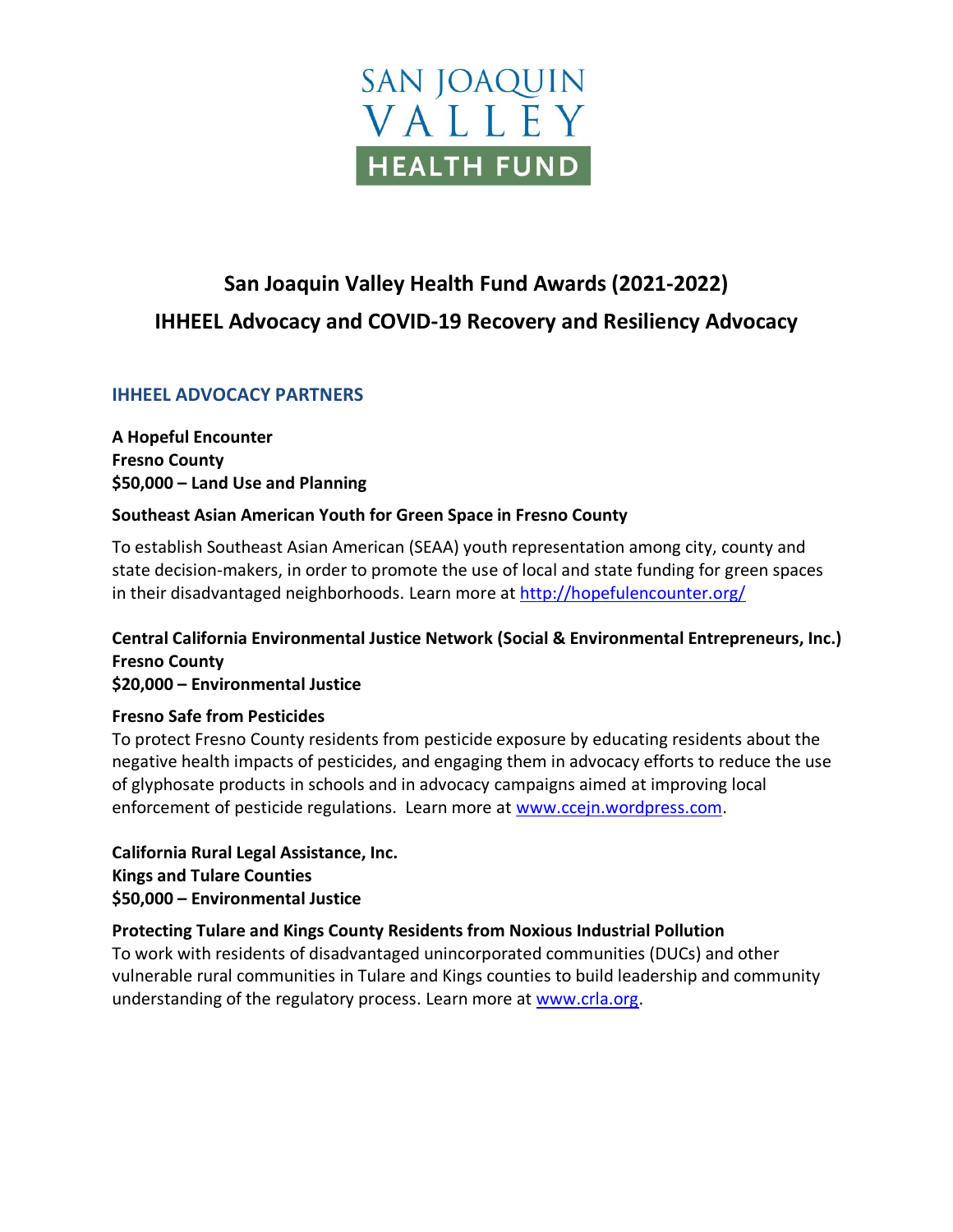# **Californians for Pesticide Reform (Pesticide Action Network North America Regional Center) Regional**

# **\$50,000 – Environmental Justice**

# **Building the movement for pesticide reform in the SJV**

To promote policy changes that address the systemic racial and health inequities of California's system of agriculture by building grassroots momentum and local leadership in the San Joaquin Valley, with a goal of reducing exposure to hazardous agricultural pesticides, promoting sustainable alternatives, and establishing the right to know. Learn more at <http://www.pesticidereform.org/>

# **Catholic Charities of Stockton San Joaquin and Stanislaus Counties \$50,000– Environmental Justice**

#### **Environmental Justice Program**

To advocate for smart and sustainable land use and environmental practices in the General Plans and Regional Transportation Process/Sustainable Communities Strategy within San Joaquin and Stanislaus Counties. Learn more at [www.ccstockton.org/Programs/EnvironmentalJustice.aspx.](http://www.ccstockton.org/Programs/EnvironmentalJustice.aspx)

# **Central California Environmental Justice Network (Social & Environmental Entrepreneurs, Inc.) Regional**

**\$50,000 – Environmental Justice**

# **Multi-generational Movement of Environmental Justice Leaders**

To create a multi-generational movement of Environmental Justice advocates in Madera, Fresno, Tulare and Kern Counties, that will be grounded in community's needs and priorities. This project will engage youth in documenting environmental problems and identifying solutions that will be captured in the report the "Central Valley's Vision for Environmental and Climate Justice." Learn more at<https://ccejn.org/> .

**Center on Race, Poverty, and the Environment** 

**Kern County \$50,000 – Environmental Justice**

# **Toxic Free Communities-AB 617 Implementation**

To improve air quality in Shafter and Arvin-Lamont, transform the relationship between the local Air District and community residents concerned about air quality, and engage the State in making sure community-driven priorities set the foundation for the state's efforts to protect health from air pollution. Learn more at<https://crpe-ej.org/>.

# **Central Valley Air Quality Coalition (Social & Environmental Entrepreneurs, Inc.) Regional**

**\$50,000 – Environmental Justice**

# **Championing Equitable Protections from Particle Pollution**

To advocate for the adoption of new measures to reduce particle pollution, enforcement of existing rules, and closing loopholes requires ongoing capacity building as well as engagement of impacted community members and clean air advocates with regulators and decision makers. Learn more at [www.calcleanair.org.](http://www.calcleanair.org/)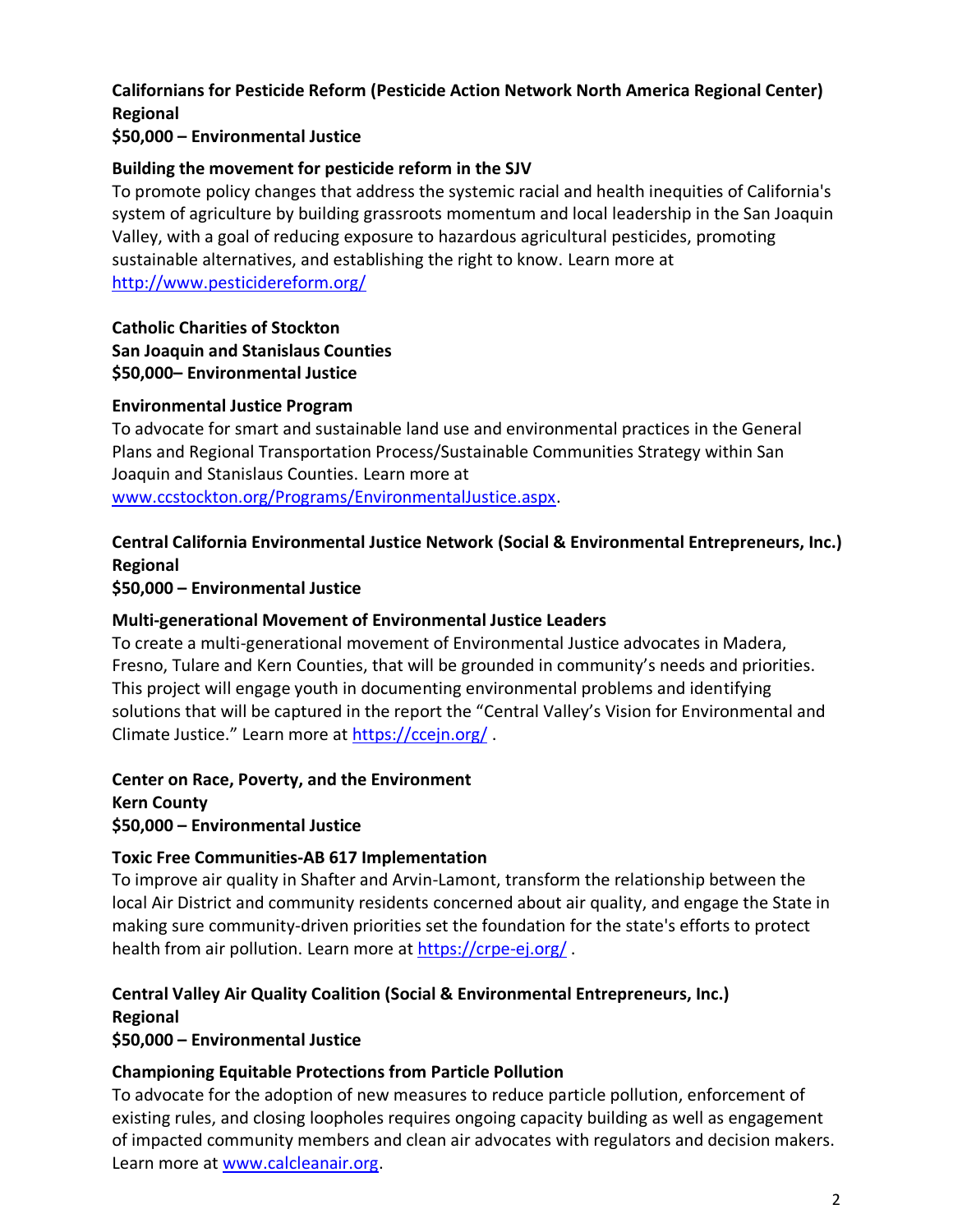# **Central Valley Immigrant Integration Collaborative Regional \$50,000 – Immigration**

#### **Central Valley Immigrant Integration and Empowerment in the Post-Electoral Era**

To increase local public sector capacity in immigrant integration, increase Central Valley presence in the national immigration arena, advocate for immigrant access to vital state services, and connect national and local immigration messaging campaigns. Learn more at [www.cviic.org.](http://www.cviic.org/)

# **Central Valley Partnership Fresno and Madera Counties \$50,000 – Redistricting**

#### **Geographic Justice: Central Valley Redistricting Advocacy**

To engage the local communities and their representative leaders from multiple jurisdictions in Madera and Fresno counties around redistricting processes by empowering young organizersof-color to research, map and communicate with elected officials, community leaders and members of the media. Learn more at<https://centralvalleypartnership.org/> .

**Council on American-Islamic Relations California Regional \$50,000 – Immigration**

#### **Increased Equity for Refugee and Arabic Speaking Communities**

To promote increased equity and opportunity for advance for Arabic-speaking communities and MENA refugees. The goal will include policy change at the county level to improve Arabic language access and expand reach of services to Arabic-speaking communities. Learn more at <https://ca.cair.com/> .

#### **Greenaction for Health and Enviornmental Justice Kern and Kings Counties \$50,000 – Health and Environmental Justice**

#### **San Joaquin Valley Environmental Health and Justice Project**

To address health disparities, cumulative impacts, and civil rights violations including discriminatory permitting of landfills in low-income, Latino, Spanish-speaking communities by advocating for CalEPA/Department of Toxic Substances Control (DTSC) to fully comply with Kettleman City Title VI Civil Rights Settlement, through "signatory" meetings, community education, civic engagement, organizing; leadership development; coalition building. Learn more at<https://greenaction.org/> .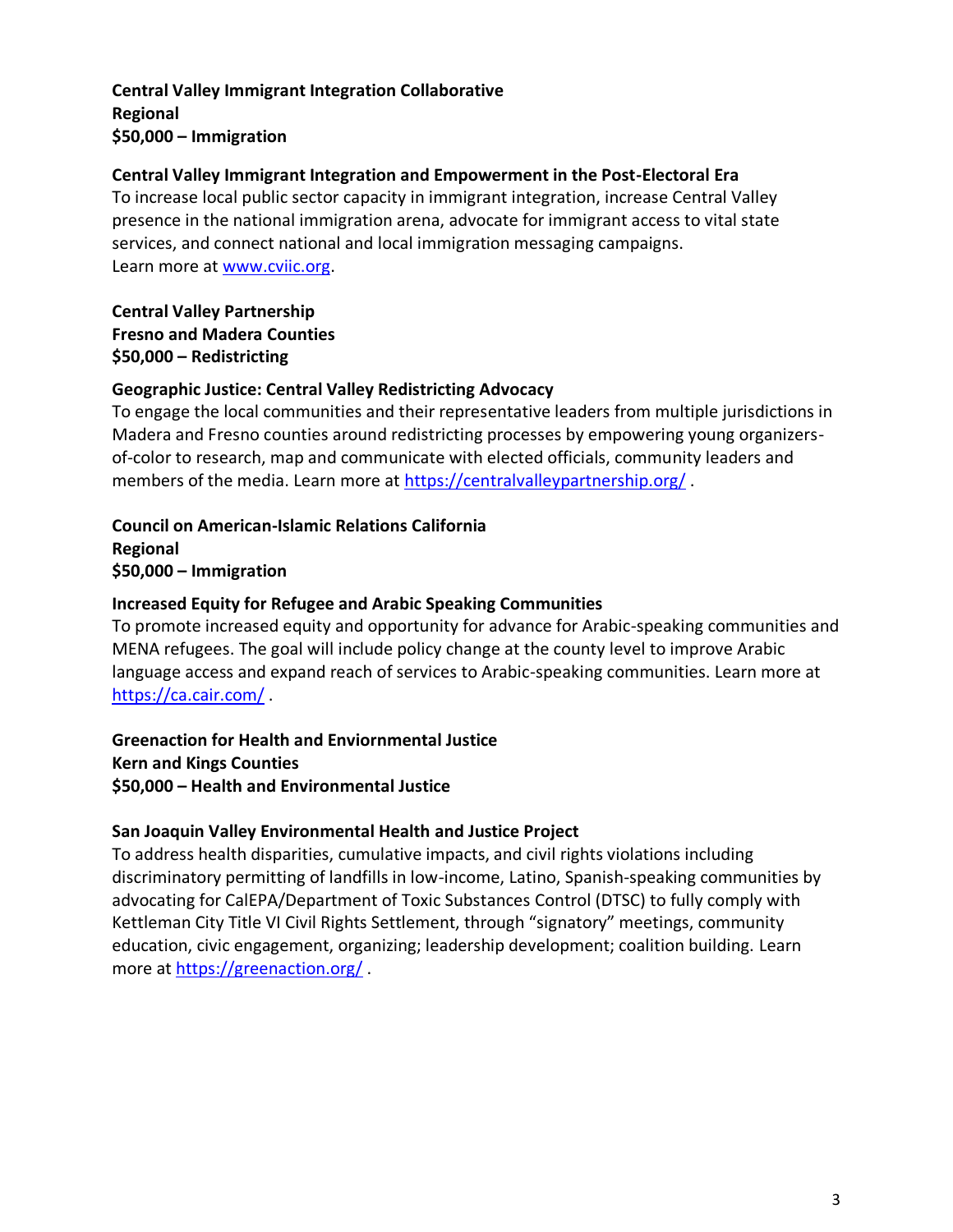# **Haven Women's Center of Stanislaus Stanislaus County \$50,000 – Health and Education**

# **HARRT: School-Based, Youth-Led Adolescent Relationship Abuse Prevention Program**

To address and prevent adolescent relationship abuse by advocating for school districts to adopt comprehensive ARA prevention policies to reduce health risks and negative educational outcomes associated with abusive relationships. Learn more at<https://www.havenwcs.org/> .

**Hlub Hmong Center (United Way of Merced) Merced County \$25,000 – Health and Education**

#### **Policy and Systems Change for Hmong Health Equity**

To provide advocacy training to Hmong parents to competently advocate for systems change affecting Hmong families and children to inform local Early Childhood Education systems change. Learn more at [https://wp1.hlubhmongcenter.org](https://wp1.hlubhmongcenter.org/) .

**Immigrant Legal Resource Center Regional \$50,000 – Immigration**

# **Building a Regional Network of Support for Immigrant Families**

To build the capacity of San Joaquin Valley legal service organizations to serve immigrant community members in a new federal landscape through a training series, county-wide convenings, and opportunities to collaborate across sectors to advance immigrant integration. Learn more at [www.ilrc.org.](http://www.ilrc.org/)

**International Rescue Committee Stanislaus County \$50,000 – Immigration and Education**

# **Structural Educational Equity Uniting Students (SEE US)**

To advocate for local policy changes that would allow for an equitable timeline for English Language Learner (ELL) youth in the Central Valley to attain English proficiency and complete high school. Learn more at <https://www.rescue.org/united-states/turlock-ca>

**Jakara Movement Regional \$50,000 – Education**

# **Building for the LCAP - Education Across the SJ Valley**

To survey existing Local Control and Accountability Plans across school districts in the San Joaquin Valley and make policy suggestions for communities to better advocate for evidencebased interventions for their students. Learn more at<https://www.jakara.org/>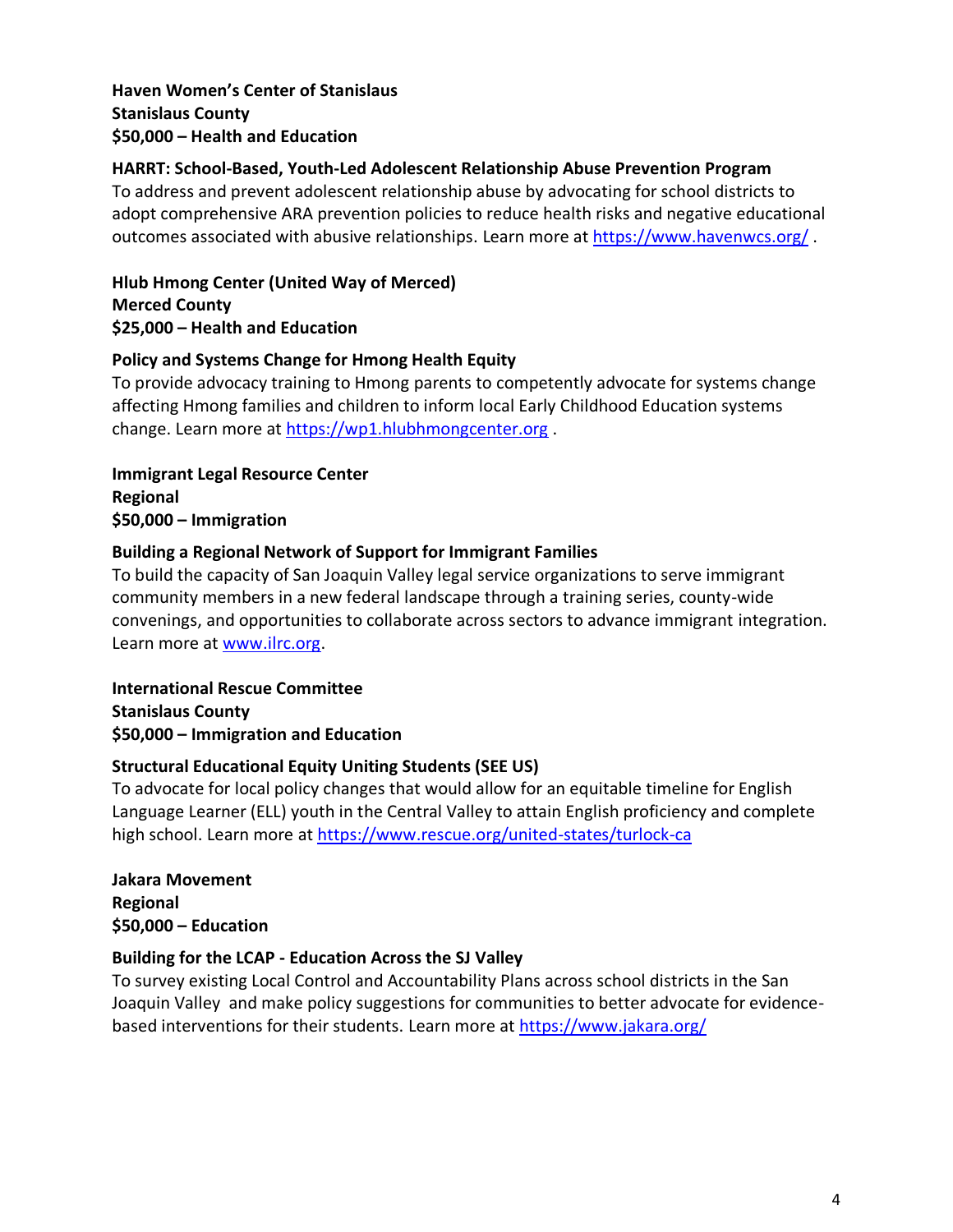# **Madera Coalition for Community Justice Madera County \$50,000 – Redistricting**

# **The VOICE**

To inculcate a collective consciousness and sense of ownership, responsibility and accountability in impacted and under-served communities to participate in decision and policymaking, planning and management around redistricting, making community members aware of planning and participation opportunities, and preparing and educating community members to constructively participate in redistricting process. Learn more at<http://www.maderaccj.org/>

**Public Health Advocates San Joaquin County \$50,000 – Education**

#### **Faces of Resilience LUSD**

To prepare 10 African-American youth leaders to study how current policies exacerbate historic trauma of African-Americans and contribute to structural racism in the schools, and propose and advocate for policies to reduce discrimination, such as unjust suspensions and expulsions in LUSD. Learn more at<https://phadvocates.org/>

# **Reinvent South Stockton Coalition (Tides Foundation) San Joaquin County \$50,000 – Housing**

#### **Stockton Housing Justice Coalition**

To convene, organize, and train residents, specifically people of color and immigrants who have been left out of policy-making, to advocate for equitable affordable housing policies that represent their needs and priorities. Learn more at<https://rsscoalition.org/>.

#### **Sequoia Riverlands Trust Regional \$50,000 – Land Use and Planning**

# **Reducing Health Disparities through Land Use Change and Educational Empowerment**

To support improved air quality through land use policy change, and advocate for expanded outdoor education opportunities for underserved communities and advocating policies that support conservation and compact growth in the Kern County General Plan Update, 2022 Regional Transportation Plans, and related policy processes. Learn more at <https://sequoiariverlands.org/>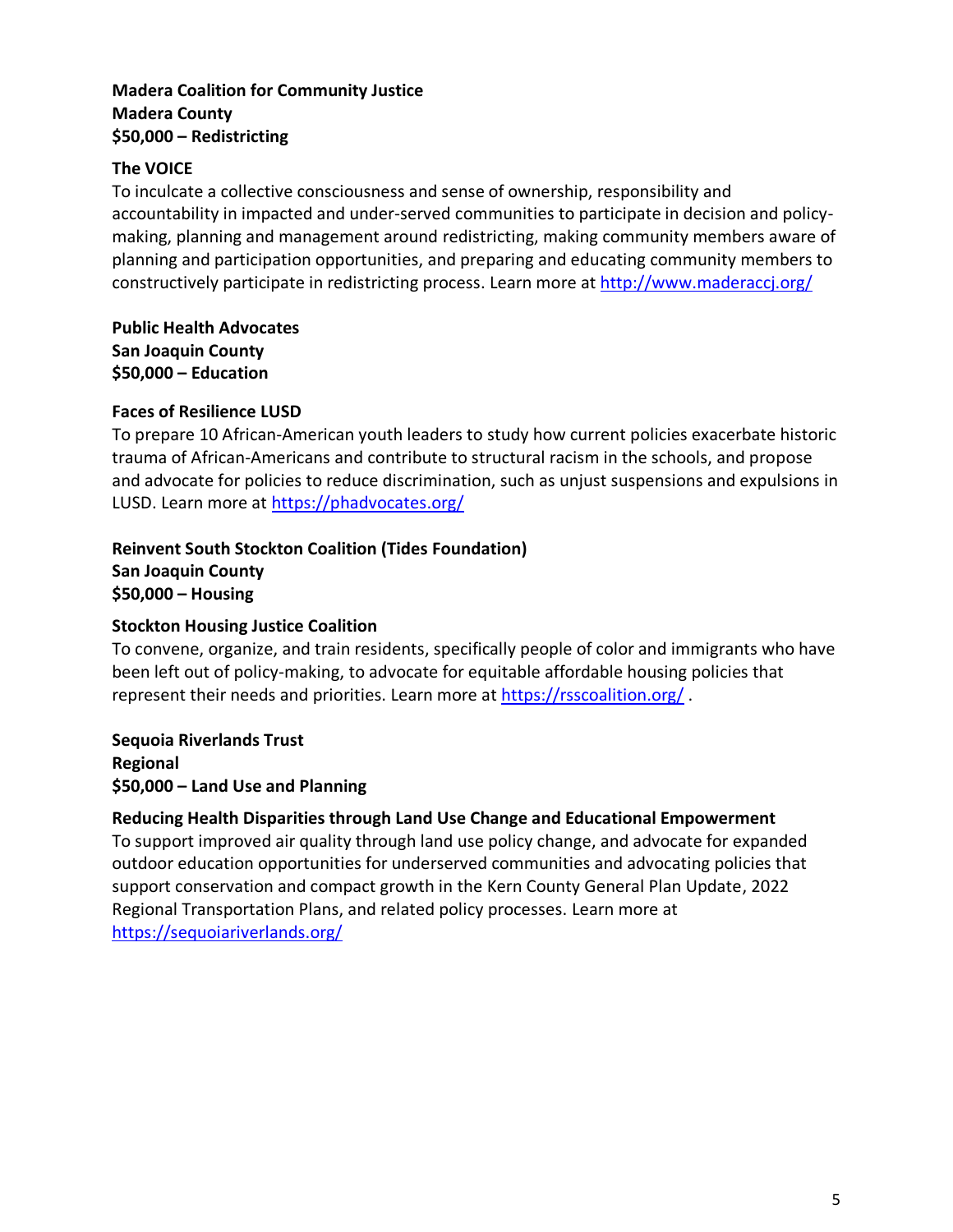# **COVID-19 RECOVERY AND RESILIENCY ADVOCACY PARTNERS**

**Alliant Educational Foundation Regional \$25,000 – Mental Health**

#### **COVID-19 and Mental Health: An Invisible Public Health Crisis**

To address immediate and anticipated residual mental health needs stemming from the COVID-19 pandemic by advocating for increased linguistically and culturally appropriate mental health literacy among mental health providers and advocates in the San Joaquin Valley and engaging residents in community-based participatory research to understand their needs. Learn more at <https://www.allianted.org/> .

**Asian Business Institute & Resource Center (ABIRC) Regional \$50,000 – Community/Economic Development**

#### **Advocating for Micro Farmers in the Valley**

To build an advocacy campaign to address the needs of disadvantaged minority farmers who have been underrepresented in COVID-19 crisis relief funding. Learn more at [http://fresnoabirc-](http://fresnoabirc-1347082944.us-west-2.elb.amazonaws.com/)[1347082944.us-west-2.elb.amazonaws.com/](http://fresnoabirc-1347082944.us-west-2.elb.amazonaws.com/) .

#### **Asian Pacific Self-Development and Residential Association San Joaquin County \$50,000 – Health**

#### **Community Health Advocacy Movement Project (CHAMP)**

To build the capacity of marginalized people to inform policies affecting their recovery and resiliency to COVID-19 by organizing the members of this community to co-create and implement a local policy agenda to meet their needs. Learn more at<https://apsaraonline.org/>.

**California Institute for Rural Studies Regional \$50,000 – Health and Farmworker Support**

# **Essential But Disposable: Systems Analysis of COVID-19 Farmworker Support Efforts**

To advance a systems analysis of COVID-19 farmworker support efforts made by the California government and the critical role CBO's played in meeting on-the-ground needs in farmworker communities. Learn more at<https://www.cirsinc.org/>.

**California Pan-Ethnic Health Network Regional \$50,000 – Health**

#### **Advancing an Equitable COVID-19 Response and Recovery**

To support local organizations carrying out policy development and advocacy with key decisionmakers such as County Boards of Supervisors and Public Health departments. CPEHN will also elevate the needs of local communities to state-level decisionmakers. Learn more at <https://cpehn.org/> .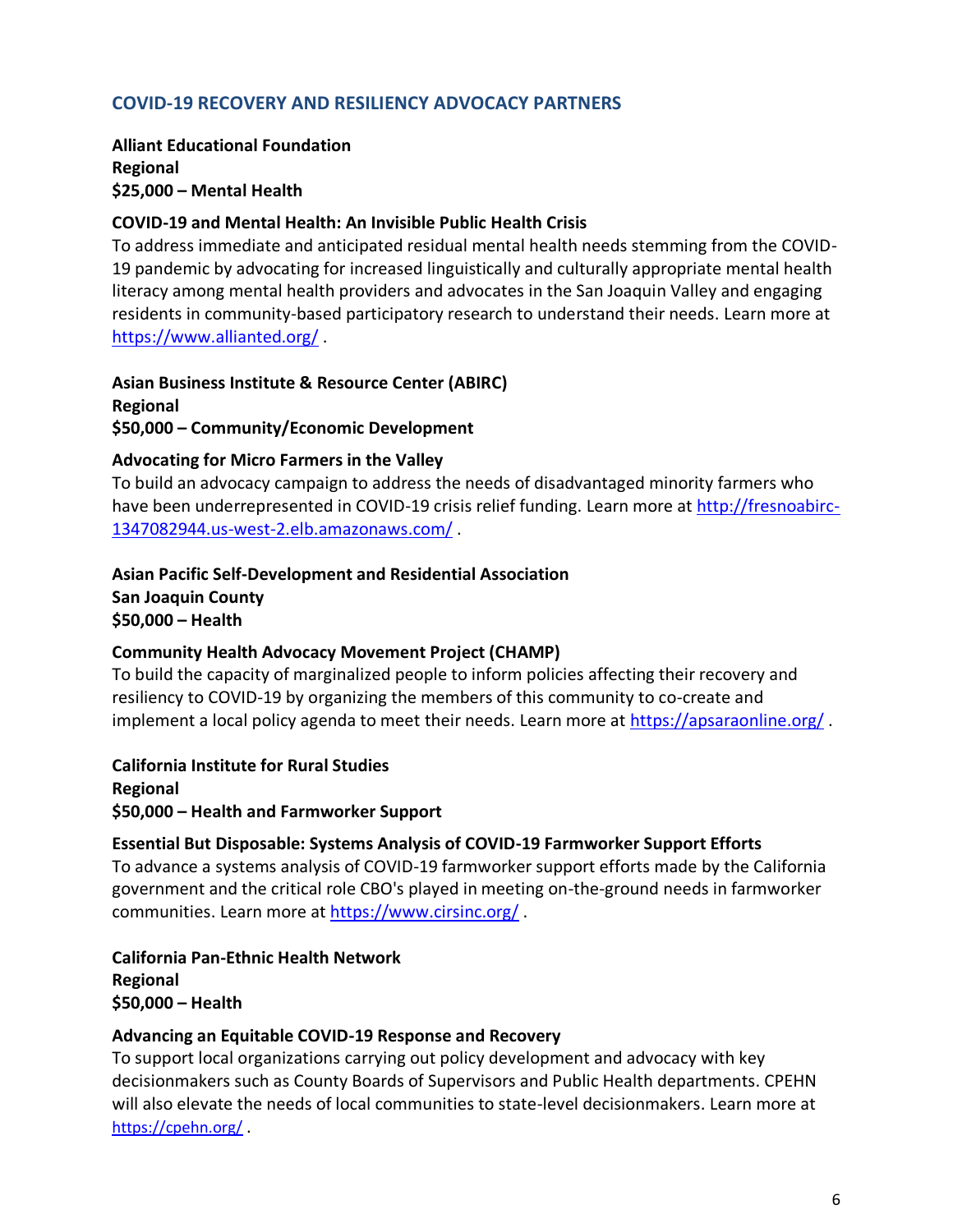# **California Coalition for Rural Housing Regional \$50,000 – Housing**

# **Healthy Homes Project Phase VI**

To grow an advocacy network encompassing cross-sector partnerships to ensure the preservation, production, and protection of safe and affordable housing. promoting proactive rental housing inspection programs, increasing the funding resources for affordable housing construction accessible to the Central Valley, and preserving existing affordable housing stock in the aftermath of COVID-19. Learn more at<https://www.calruralhousing.org/>.

**California Rural Legal Assistance Foundation Regional \$50,000 – Health**

# **Expanding Healthcare Coverage During COVID-19**

To address health inequities as seen in COVID-19's mounting challenges, to explore opportunities and options of certain San Joaquin Valley counties and health providers, and to increase access to health services (physical, dental and mental services) for the remaining uninsured farmworkers not covered by Covered California and expanded Medi-Cal. Learn more at<https://www.crlaf.org/> .

# **Centro Binacional para el Desarrollo Indigena Oaxaqueño**

**Fresno County \$50,000 – Health and Language Access**

# **Justice Language for Indigenous Communities**

To increase access to high quality, culturally, and linguistically appropriate health services for indigenous farmworker communities by working with Federally Qualified Health Clinics to review and adopt new policies and practices informed by the indigenous community around language access. Learn more at<https://www.centrobinacional.org/>

**Children Now Regional \$50,000 – Education**

# **Improving Health and Educational Outcomes for San Joaquin Valley Youth**

To connect and engage a diverse range of groups in the San Joaquin Valley to support critical policy advocacy opportunities that align with the IHHEEL Policy Platform, including improvements in Medi-Cal services for children and increased supports for students (PreK-12), with a racial equity and social justice lens. Learn more at<https://www.childrennow.org/>.

# **Community Alliance with Family Farmers Foundation**

**San Joaquin and Fresno Counties**

# **\$50,000 – Community/Economic Development**

# **African American Farmers Cultivating Equity in The Central Valley**

To support grassroots organizing and advocacy with African American Farmers in Fresno County to ensure the needs of these farmers are heard and reflected in local and state level decision making processes. Learn more at<https://www.caff.org/>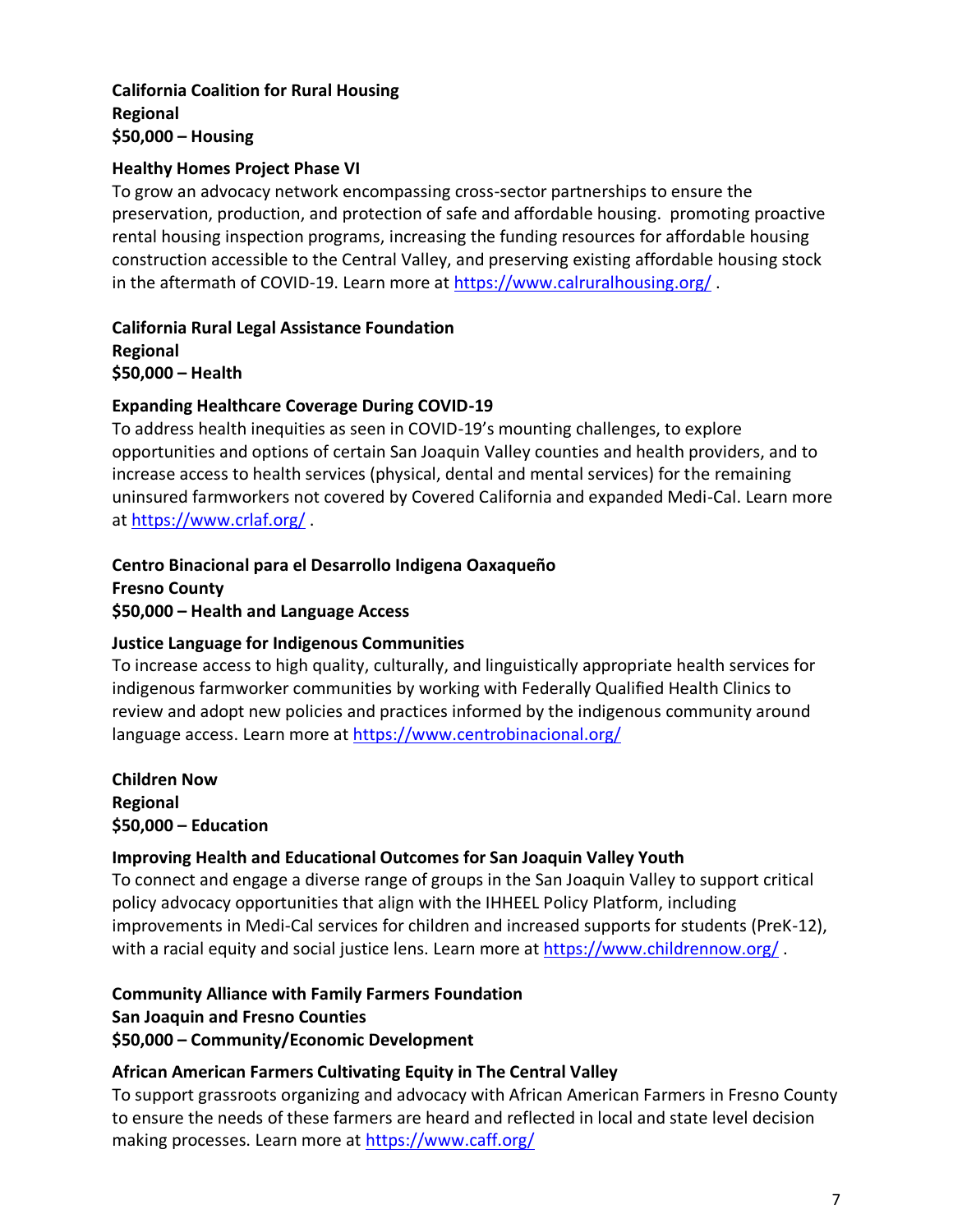# **Community Partnership Alliance (United Way of Merced) Merced County \$50,000 – Education and Health**

#### **Growing Smart and Strong – Systems Change for Food-Secure Students**

To ensure healthy food access for low-income students in Merced City School District (MCSD) through advocacy training for MCSD parents and other stakeholders of low-income students to help MCSD adopt and implement systems changes with direct and immediate impact on student food security during COVID's school disruptions. Learn more at <https://www.unitedwaymerced.org/> .

**Cultural Brokers Fresno County \$50,000 – Community Development**

#### **COVID-19 Equity & Advocacy Project**

To support impacted communities to increase access to critical resources they need to survive and the opportunity to create a city-wide Black infrastructure to thrive. CBI will work with the existing African American COVID-19 relief collaborative, to ensure alignment and maximum impact on relief efforts to our community which is disproportionately being impacted by COVID-19. Learn more at<https://culturalbrokerfa.com/> .

**Cultiva la Salud Fresno County \$50,000 – Education and Health**

#### **Healthy Meals, Healthy Kids - Comidas Saludables, Niños Sanos**

To promote healthy school meals for Fresno Unified School District students through a local procurement policy, increasing purchase and consumption of locally grown fruits and vegetables and increasing the nutritional quality and appeal of school meals and reducing food waste. Learn more at<http://www.cultivalasalud.org/>

**Dolores Huerta Foundation Kern County \$50,000 – Education and Health**

# **Improving School Meals & Increasing School Meal Operations**

To equip parents to advocate for better access to more appealing meals for students in three school districts in Kern County: Arvin Union, Vineland, and Mojave Unified School District, increasing meal service to include weekends and holidays, expanding participation through more effective communications, and prioritizing local procurement of fresh fruits and vegetables. Learn more at<https://doloreshuerta.org/> .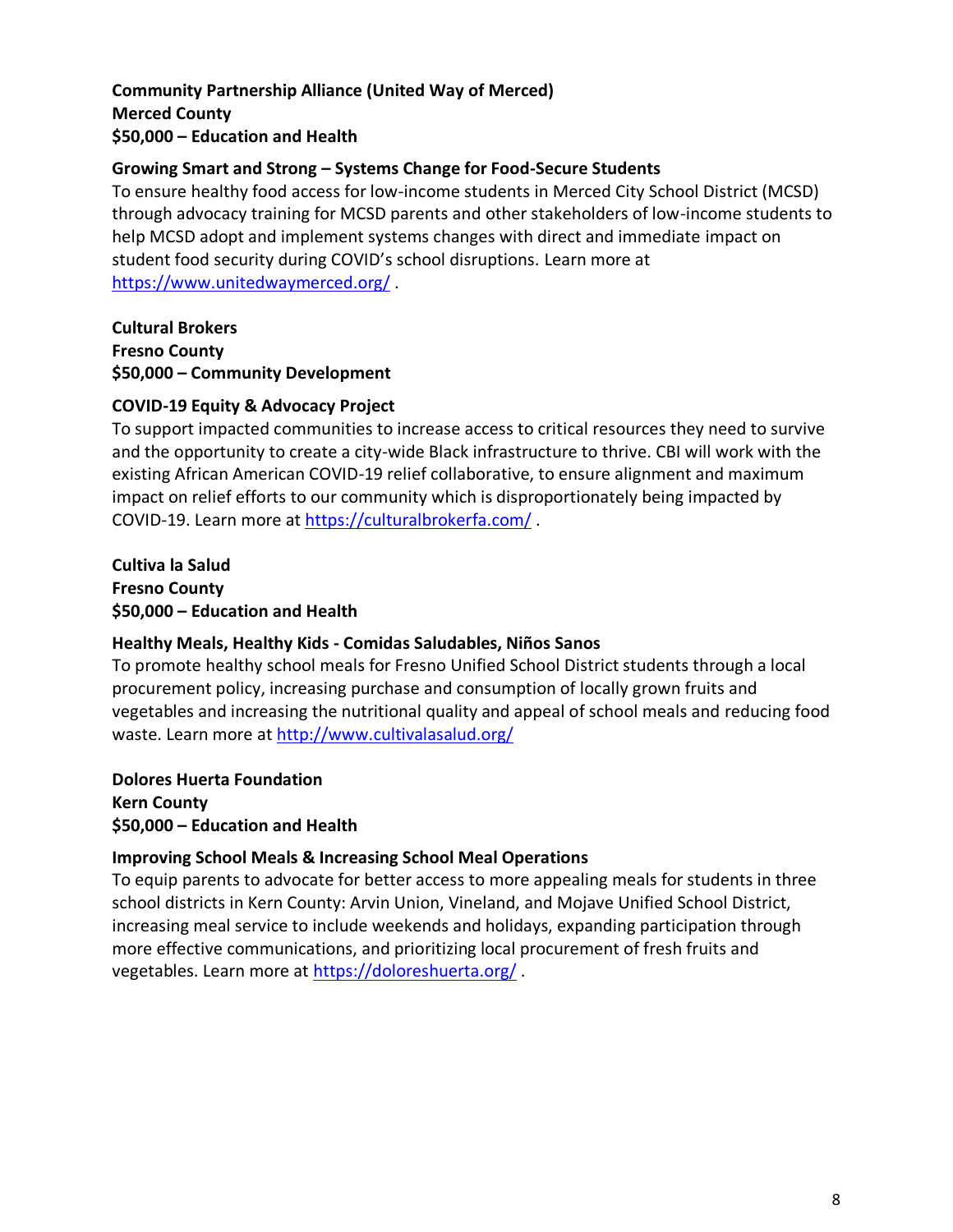#### **Education Leadership Foundation Fresno County \$50,000 – Education**

# **Parent Advocates of Central California**

To create a Parent Advocates of Central California (PACC) association composed of immigrant parents from the San Joaquin Valley that commit to addressing equity issues due to COVID-19 and advocate in their local school district education committees that may have significant input into the Local Control Accountability Plans. Learn more at [www.education-leadership.org.](http://www.education-leadership.org/)

**Fathers and Families of San Joaquin San Joaquin County \$50,000 – Housing**

# **Community Oppression and Violence Interrupting Development (COVID)**

To highlight inequitable housing practices in San Joaquin County that increase susceptibility to exposure to COVID-19 and increases risk factors. Learn more at<https://www.ffsj.org/> .

**Faith in the Valley Regional \$50,000 – Housing**

# **Community led research and advocacy for housing justice**

To work in partnership with UC Merced's Housing, Opportunity, and Place Lab to listen and learn about the experiences of public housing residents, to identify changes that residents would like to see and to support development/implementation of plans to address their concerns through policy/systems change. Learn more at <https://faithinthevalley.org/>.

**Hmong Culture Camp Fresno and Merced Counties \$25,000 – Hate Crime Prevention**

# **A Community Healing for Asian Americans During the Pandemic**

To create a dialogue with local leaders through an anti-racism campaign to create policy change to combat the surge of hate crimes directed towards Asian Americans as a result of COVID-19.

**Leadership Counsel For Justice And Accountability Tulare and Madera Counties \$50,000 – Housing**

# **Resilience In Madera & Tulare Counties: Recovering From COVID 19**

To work in partnership with community leaders and partner organizations in Madera and Tulare counties to ensure an effective and equitable recovery from the COVID crisis and for protections from evictions and water service shut-offs for people and communities facing economic impacts due to COVID. Learn more at<https://leadershipcounsel.org/>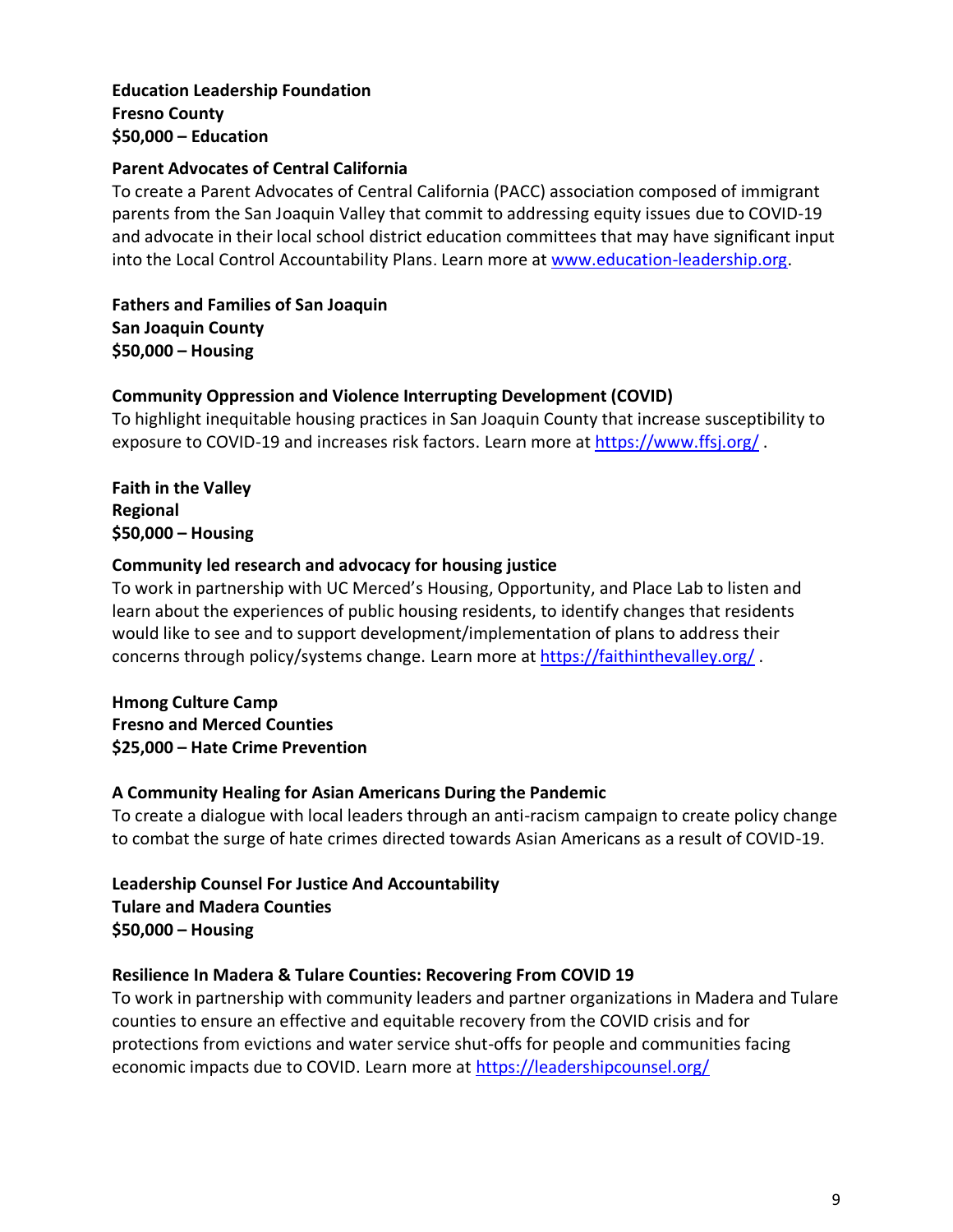## **LGBTQ+ Collaborative Stanislaus County \$25,000 – Health**

# **Nothing About Us Without Us**

To cultivate inclusion of LGBTQ+ voices in Stanislaus County public and private community COVID-19 planning processes by strengthening LGBTQ+ Collaborative organizational structure and training LGBTQ+ persons in community organizing and mobilizing to advocate for policy and systems change.

**Power California Fresno, Merced, and Kern Counties \$50,000 – Housing**

# **Building Movement for Housing Justice in the Midst of COVID-19**

To lead immediate and long-term policy and systems change to address the root inequities that risk the safety, health, job security, and housing stability of young people and their families. Learn more at<https://powercalifornia.org/> .

**Radio Bilingue Regional \$50,000 – Immigration, Housing, Education**

# **SJV Latino Policy Engagement Through Public Radio**

To produce and broadcast programming on the IHHEEL policy priorities of immigration, housing and education and their urgency/impact amidst the COVID-19 crisis for an audience of Latinos and indigenous communities throughout the San Joaquin Valley. Learn more at <http://radiobilingue.org/>

**Southeast Asia Resource Action Center Regional \$50,000 – Immigration and Health**

# **Ensuring Accessible, Equitable COVID-19 Support for Refugee and Immigrant Communities**

To advocate for increased equity considerations such as language access and disaggregated health data collection for Southeast Asian American (SEAA) communities in the San Joaquin Valley who have been affected by the COVID-19 global pandemic. Learn more at <https://www.searac.org/>

**The Source LGBT+ Center Kings and Tulare Counties \$50,000 – Health** 

#### **LGBT+ Health Equity and Advocacy**

To improve health equity and outcomes for the LGBT+ community through education, advocacy, and systems change and address needs of the people living with HIV, LGBT+ youth, and the transgender community in light of COVID-19. Learn more at <https://www.thesourcelgbt.org/>